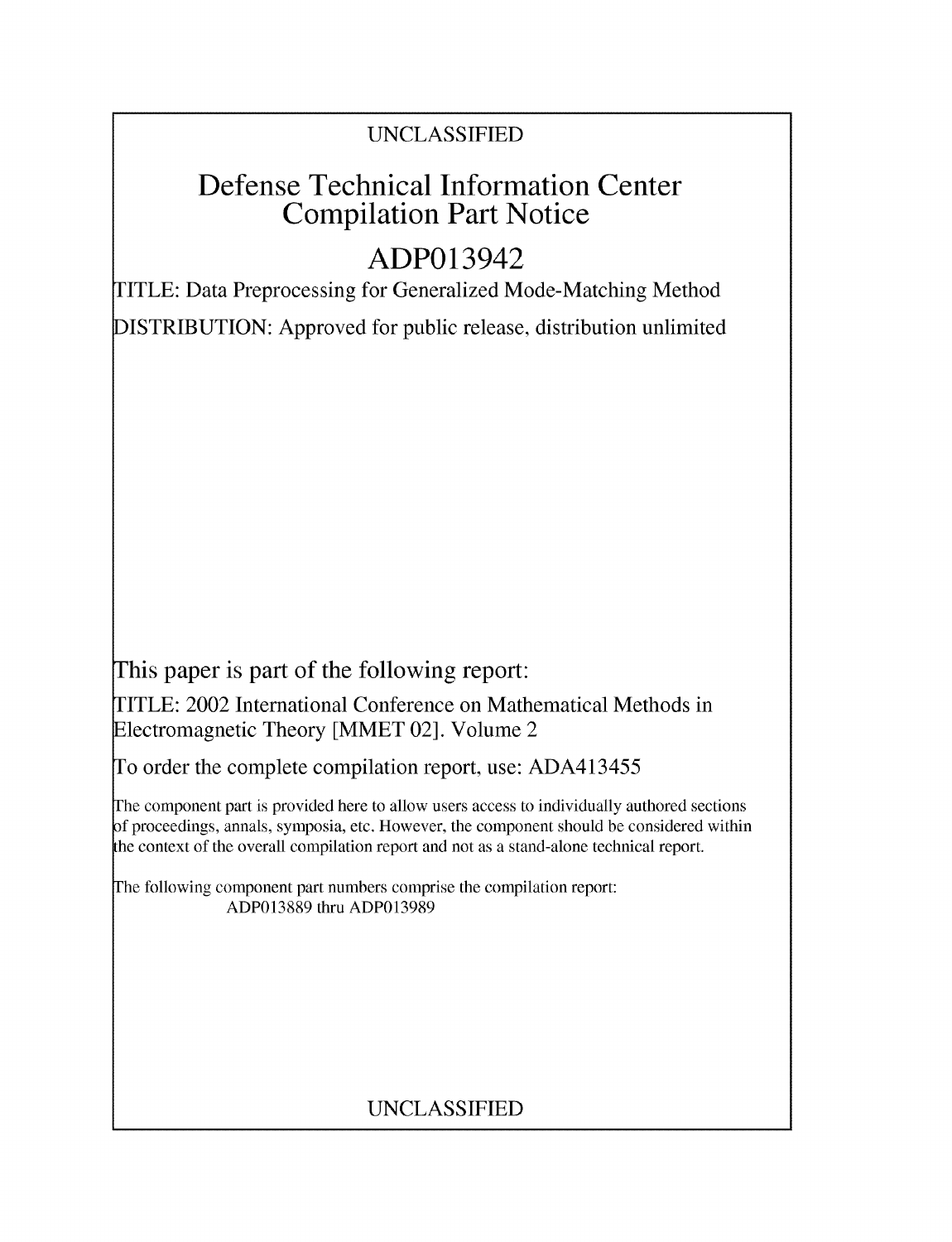## **DATA** PREPROCESSING FOR **GENERALIZED** MODE-**MATCHING** METHOD

#### Anatoly Kirilenko, Dmitry Kulik

Institute of Radio Physics and Electronics National Academy of Sciences of Ukraine 12 Akad. Proskury St., Kharkov, 61085, Ukraine; E-Mail: kirilenko@ire.kharkov.ua

### ABSTRACT

The paper goal is to describe a geometrical data preprocessor, which is used at realization of the generalized mode-matching technique (GMMT). Its destination consists in processing of the geometry specification of the cross-section a complicated waveguide line by the manner that allows the unificate the process of the matrix operators required to find the mode basis.

In spite of widespread using of finite difference and other lattice methods the MMT [0,0] is still the most attractive procedure of the waveguide problem solution regarding to common efficiency-universality estimation. Nevertheless the drawback of this method is an individual approach to each of problem under consideration. This makes MMT algorithms relatively time-consuming ones both at analytical and numerical consideration of the solutions and at testing and tuning as well. Really this reason increases the time of waiting of the final results and hampers somewhat the practical usage of MMT.

The goal of our work was to generalize the MMT, making it possible to unificate the process of the numerical algorithm development for initially unpredetermined geometries of a wide class. Saving the well-known efficiency and accuracy of MMT algorithms this brings such GMMT solutions to lattice methods [0] regarding to both the easiness of usage and the universality of approach as well.

We consider such a generalization of MMT as a procedure that creates the MMTalgorithms without any preliminary analytical consideration. Here we describe the part of this algorithm that responsible for processing of a geometrical data. We named it "preprocessor" by analogy with corresponding parts of the software based on the lattice methods. Its function here consists in the data preparing for implementation of MMT matrix equation at calculation of the full mode bases for a waveguide line with arbitrary cross-section having the coordinate piecewise-linear boundary.

A waveguide line that may be considered as a rough approximation of the coaxial line is presented in Fig. 1. The line cross-section has to be divided into a set of nonoverlapping rectangular subregions. This fragmentation may be performed in Y or in X directions meaning that all such the subregions have metallized sidewalls parallel to Y or X axis (Fig. 1 demonstrates typical Y-fragmentation). The sidewalls of these subregions are metallized and the upper and low walls may be open or closed by electrical (PEW) or magnetic (PMW) walls. They may appear at consideration of the lines with symmetrical cross-section. In other words the cross-section will be presented as a set of peaces of plane-parallel waveguides that make it possible using the transverse resonance method to obtain the mode basis.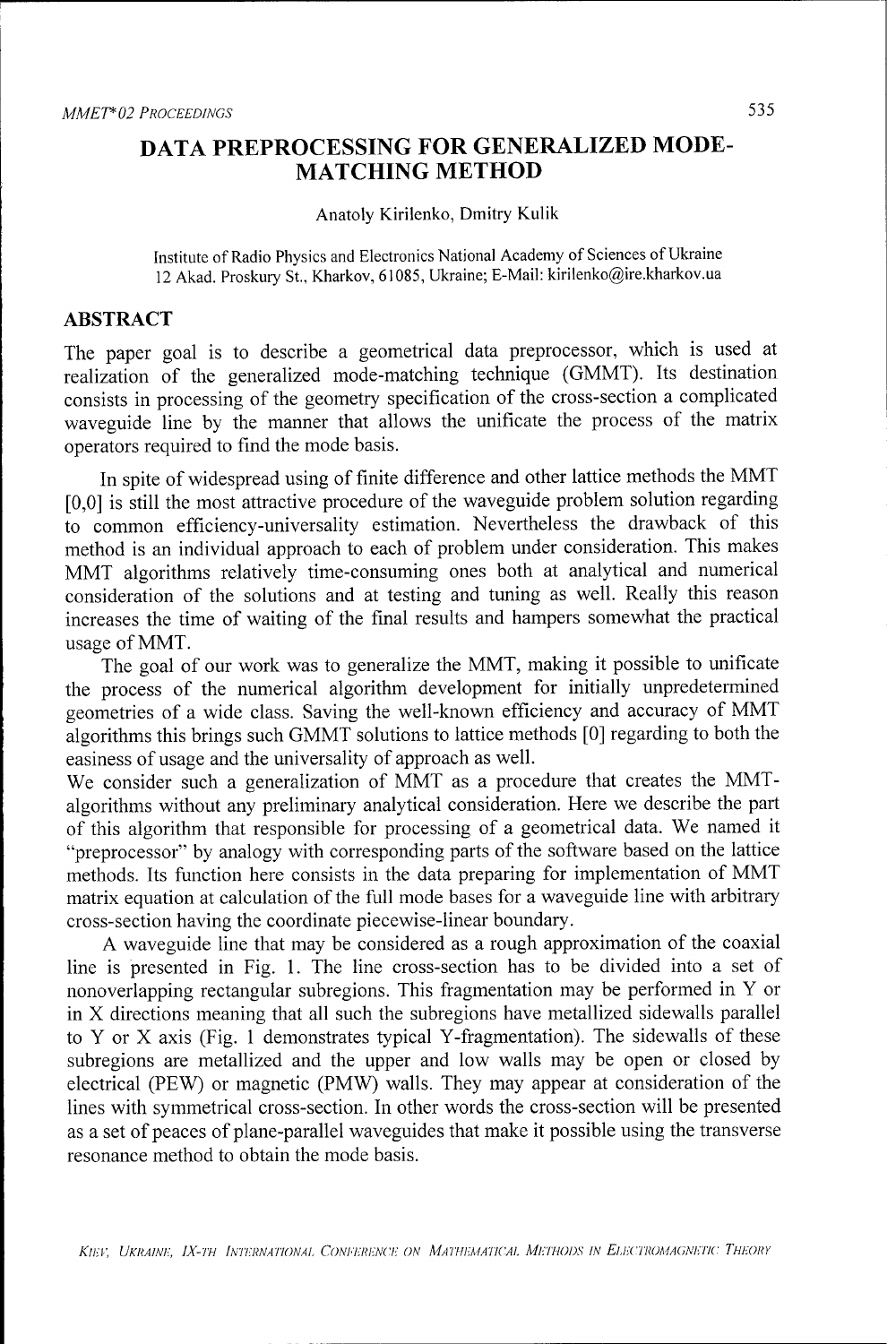

Fig. 1 The possible sets of subregions for different configurations of the coaxial line formed by a cross internal conductor within the crossed waveguide.

The number and coordinates of the rectangular subregions forming the line crosssections provides really the full information required to calculate the mode basis. Naturally the situations exist when a weak geometry varying may require not only corresponding changing the geometrical parameters but also rearranging the set of subregions and even their total number as well. Such a situation is illustrated by the left and right pictures of Fig. 1. This is a reason of the necessity of the preprocessor operations not only at the initial stage of calculation but at any variations of the geometrical parameters as well.

The main purpose of the preprocessor consists in fragmentation the cross-section specified by a simple and easy in use manner into the set of subregions. Initial specification may consists, for example, of several contours specified by arranged sets of vertex points. Fig. 2 illustrates successive steps of preprocessing procedure.



Fig. 2 The stages of the subregions set forming according to specified piece-wise coordinate contours which describe the cross-section.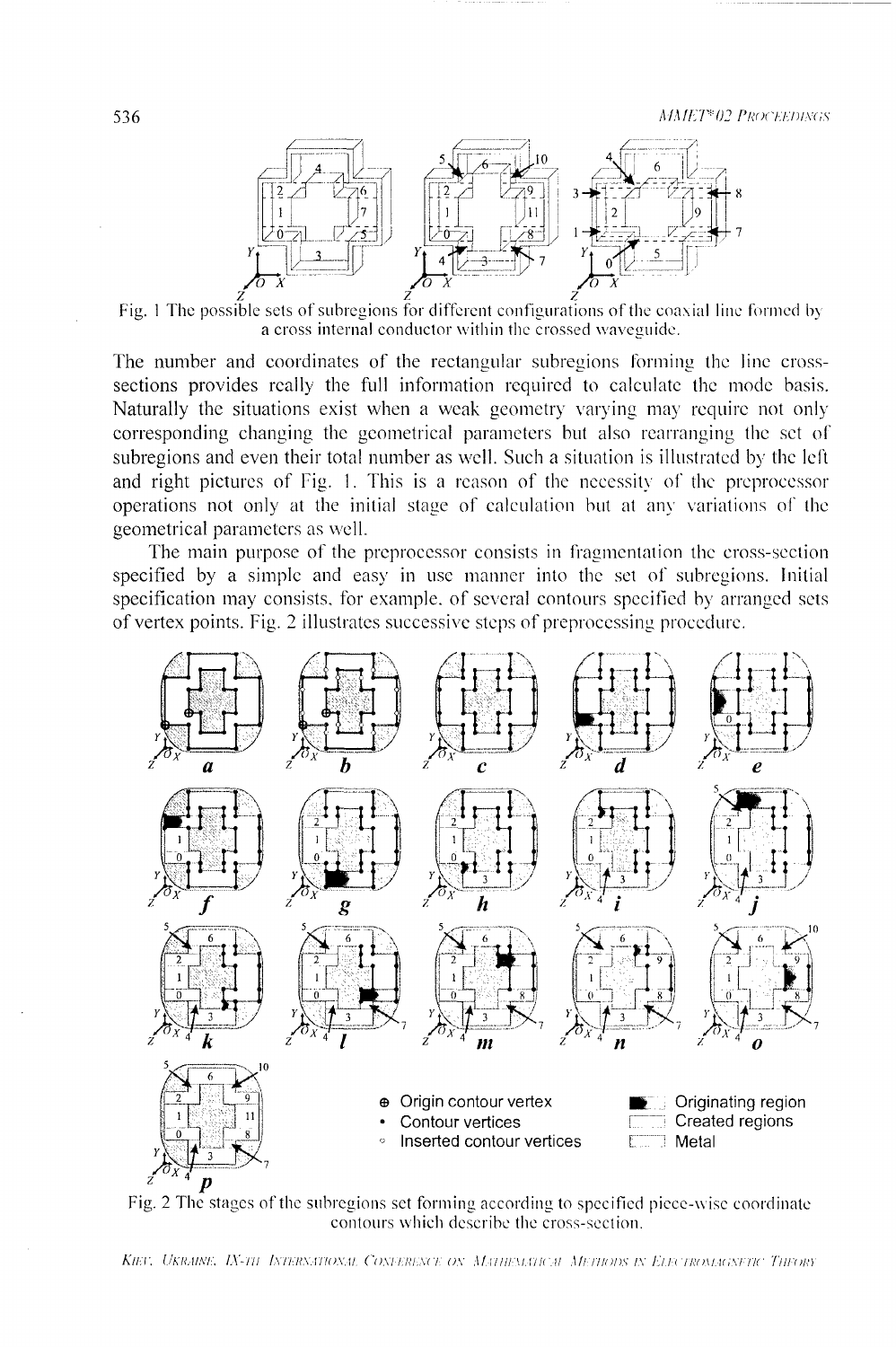### *MMET\* 02 PROCEEDINGS* 537

Fig. 2a shows two initial contours forming the cross-section. The dark circles mark the vertices. At the first step the ensamble  $U$  of the y-coordinates, which characterize the points of the uniformity breakdown in vertical direction have to be found. After that the corresponding to  $U$  additional vertices are inserted in all contours. The light circles in Fig. 2b mark them.

Using the all set of vertices the set of vertical line pieces are formed. They represent the sidewalls of the future subregions (Fig. 2c).

The next steps of subregion ensamble forming presented in Fig. 2d-Fig. 2o. They are the following:

- The found pieces set is successfully looked through to find the "pairs". The pair is two pieces with the same height and placed at the same coordinates.

The pair of the nearest on horizontal pieces forms the subregion. The pieces generative it are moved away of the set of pieces.

- The process is continued until the pieces set is not empty. In principle this step finished the stage of cross-sections segmentation.

The following steps are aimed to prepare the data for MMT matrix operators:

The matrix of the subregion couplings is formed. Each geometrical coupling matrix element is a data structure that determine : a) if the subregion I is coupled by an open aperture with subregion j; b) if *"Yes",* the what are the coordinates and the placement peculiarities of a common aperture. The determination of the geometrical subregion coupling matrix is performed by successive looking through all set of subregions and analyzing the type of subregions' contact.

After that it is possible to extract the subsets of noncontacting subregions that describe possible separate waveguides (for example a hollow waveguide within the hollow waveguide). This accelerates the computational process in times.

At the calculation of a TEM mode field distribution it is required to know the potentials of the subregions sidewalls. The equipotental contour to which a sidewall belongs is determined according to the number of contour to which the wall belonged initially.

To facilitate the mode basis search for the lines with symmetrical cross section the dividing the problems into two or four ones is foreseen. These subproblems are the boundary value problems relative the halves or the quarters of initial cross-section with PEW or PMW in the planes of symmetry. Sometimes these subproblems have to be divided in its turn etc. Except of rarefying the roots of dispersion equation this enables to avoid the root omission for twinned cutoffs of the TM-modes, when the field is totally concentrated in the left part or in the right one of a cross-section.

Above discussed steps of preprocessing provides all required data to create the matrix operators of generalized mode-matching technique. One way to create dispersion equation is to use the matching operations immediately for the subregions fields at their common boundaries defined by the coupling matrix. The role of unknowns here play the amplitudes of the field space harmonics within subregions. Though it is the simplest approach, however it is immediately applicable to the situations when all subregion couplings may be described as a contact a "big" subregion with a "small" one. In the opposite case the intermediate zero-length virtual subregion has to be implemented.

Another way is to use the matching procedure basing on the unknown field distributions on the subregion coupling apertures. Except of a possibility to reduce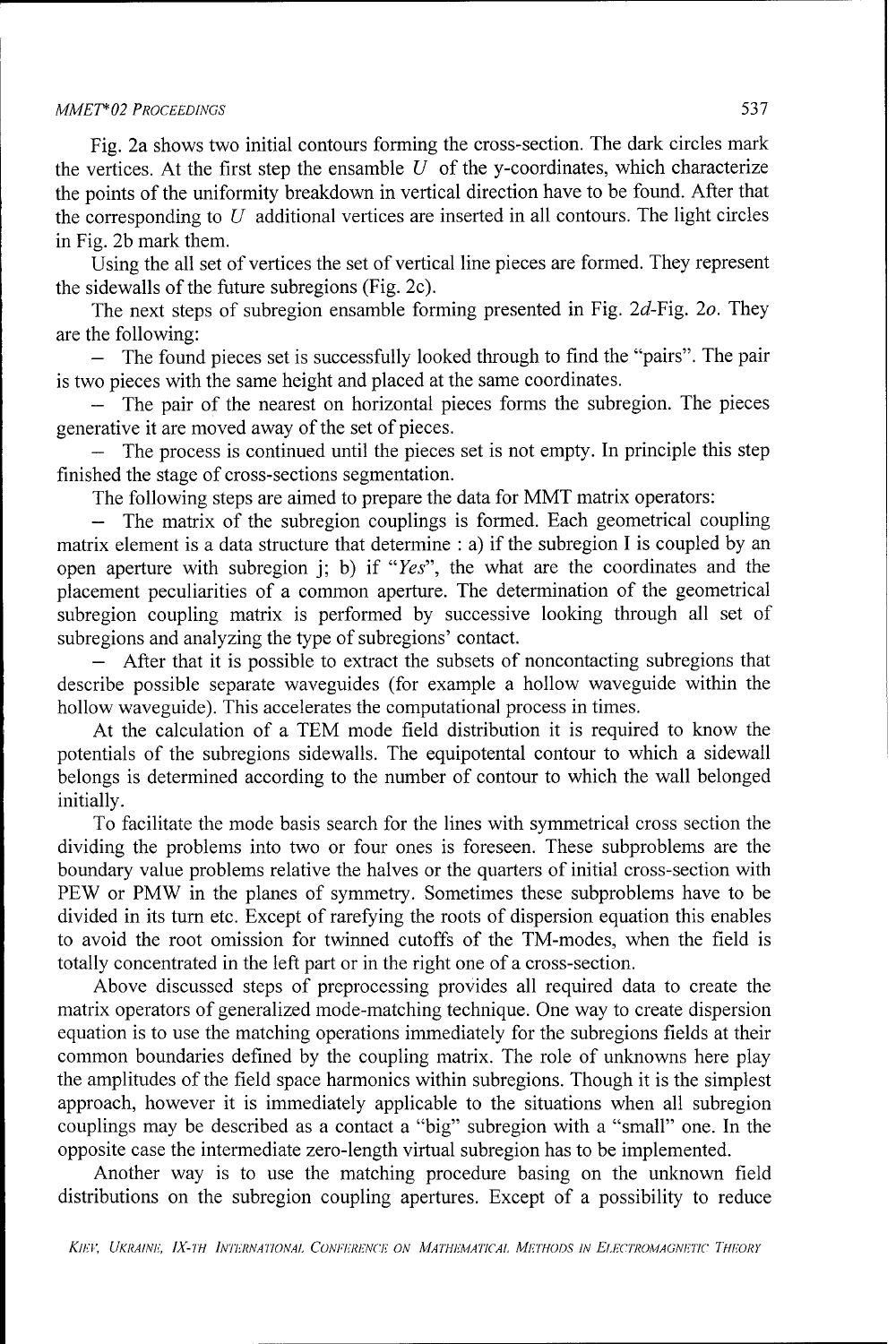somewhat the number of unknown amplitude vectors there is essential advantage to use special bases for the field distribution expansion. They may take into account all types of the fields behavior near coupling aperture ends: rectangular or sharp edge, electrical wall or magnetic wall. Such algorithms have shown very good convergence on a range of partial configurations  $[0,0]$ . Last time they came to attention again  $[0]$ .

The above-described preprocessor and the electromagnetic solver corresponding to first of MMT approaches was realized in the frames of AutoCAD based electromagnetic software for analysis and synthesis of waveguide devices MWD01. Detailed description of the solver background, realization and numerical peculiarities are the subject of a separate message. See, for example [0].

Here we present a set of the field distribution of the main and high modes of the waveguides with complicated cross-sections.

| $\Gamma$ ia 3                                                                                                                                                                                                                                                                                                |                                                                                                                                                                                                                                                                                                                                                                                                                                                                                                                                                                                                                                                                                                                         | $127.6 \times 5$                                                                                                                                                                                                                                                                                                                                                                                                                                                                        |
|--------------------------------------------------------------------------------------------------------------------------------------------------------------------------------------------------------------------------------------------------------------------------------------------------------------|-------------------------------------------------------------------------------------------------------------------------------------------------------------------------------------------------------------------------------------------------------------------------------------------------------------------------------------------------------------------------------------------------------------------------------------------------------------------------------------------------------------------------------------------------------------------------------------------------------------------------------------------------------------------------------------------------------------------------|-----------------------------------------------------------------------------------------------------------------------------------------------------------------------------------------------------------------------------------------------------------------------------------------------------------------------------------------------------------------------------------------------------------------------------------------------------------------------------------------|
| 言えれい かいかいせい ハード                                                                                                                                                                                                                                                                                              | $\frac{1}{2}$ . The set of the set of the set of the set of the set of the set of the set of the set of the set of the set of the set of the set of the set of the set of the set of the set of the set of the set of the set of<br>and the property of the control of                                                                                                                                                                                                                                                                                                                                                                                                                                                  |                                                                                                                                                                                                                                                                                                                                                                                                                                                                                         |
| The process of the company of the second company<br>. 7                                                                                                                                                                                                                                                      | the second control of the second con-<br>.                                                                                                                                                                                                                                                                                                                                                                                                                                                                                                                                                                                                                                                                              | Simple and a sample of the state of the<br>the property of the first property<br>and the state of the state of the state                                                                                                                                                                                                                                                                                                                                                                |
| أتوارث والمتعارف والمتعارض والمتعارض<br>the company of the company of the company of the company of the company of the company of the company of the company of the company of the company of the company of the company of the company of the company of the company                                        | 医乳头 机火火 机火火火火火火火火<br>.                                                                                                                                                                                                                                                                                                                                                                                                                                                                                                                                                                                                                                                                                                  | e e vizione vez e e e el<br>and the second control of the second                                                                                                                                                                                                                                                                                                                                                                                                                        |
| . <b>.</b> 1                                                                                                                                                                                                                                                                                                 | the company of the company of the company of the company of the company of the company of the company of the company of the company of the company of the company of the company of the company of the company of the company                                                                                                                                                                                                                                                                                                                                                                                                                                                                                           | in a brainn ann an a-mh<br>and the state of the state of the state of the state of the state of the state of the state of the state of the state of the state of the state of the state of the state of the state of the state of the state of the state                                                                                                                                                                                                                                |
| in a construction of the second construction of the construction of the construction of the construction of the construction of the construction of the construction of the construction of the construction of the constructi                                                                               | <b>Daniel Allen A. P. P. P. M. W. W. L.</b><br>the second company of the second                                                                                                                                                                                                                                                                                                                                                                                                                                                                                                                                                                                                                                         | المحاملة والمستوار والمستور والمستحدث<br>$\mathcal{L}$ , we can be defined by the contribution of $\mathcal{L}$                                                                                                                                                                                                                                                                                                                                                                         |
|                                                                                                                                                                                                                                                                                                              | ) and a second contract of the second second $\mathcal{L}_\mathbf{X}$                                                                                                                                                                                                                                                                                                                                                                                                                                                                                                                                                                                                                                                   | the contract of the contract of the contract of<br>$\mathcal{L}_\mathcal{A} = \{ \mathcal{A} \mid \mathcal{A} \in \mathcal{A} \mid \mathcal{A} \in \mathcal{A} \mid \mathcal{A} \in \mathcal{A} \mid \mathcal{A} \in \mathcal{A} \}$                                                                                                                                                                                                                                                    |
|                                                                                                                                                                                                                                                                                                              | الاستنجاح فالجام المناسبين<br>where the contract of the contract of $\mathcal{L}_1$                                                                                                                                                                                                                                                                                                                                                                                                                                                                                                                                                                                                                                     | 医无头发性 医血管 医白细胞 法保险<br>$\alpha$ , and the second contribution of the second contribution of $\alpha$                                                                                                                                                                                                                                                                                                                                                                                     |
| じょようきょうきゅうききゅうきゅう トゥット・シャップ                                                                                                                                                                                                                                                                                  | アー・コード・コード イーナウ                                                                                                                                                                                                                                                                                                                                                                                                                                                                                                                                                                                                                                                                                                         | $\mathcal{L}_\mathcal{A}$ , and the first state of the state of $\mathcal{A}_\mathcal{A}$                                                                                                                                                                                                                                                                                                                                                                                               |
| 8 2 3 3 4 4 5 6 7 8 7 8 9 9 9 0 1 1 2 3 4 5 6 6 7 8 9                                                                                                                                                                                                                                                        | ومنوع والالوال والرابي والمراكبة فالحاج فالحاج فالحاجة<br>.                                                                                                                                                                                                                                                                                                                                                                                                                                                                                                                                                                                                                                                             | and a series of the series of the<br>the contract of the contract of the Second                                                                                                                                                                                                                                                                                                                                                                                                         |
|                                                                                                                                                                                                                                                                                                              | Personal and the total construction of the construction of the construction of the construction of the construction of the construction of the construction of the construction of the construction of the construction of the                                                                                                                                                                                                                                                                                                                                                                                                                                                                                          | distribution of a control of the first<br>$\mathbf{u}^{\top} \mathbf{v}^{\top} \mathbf{v}^{\top} \mathbf{v}^{\top} \mathbf{v}^{\top} \mathbf{v}^{\top} \mathbf{v}^{\top} \mathbf{v}^{\top} \mathbf{v}^{\top} \mathbf{v}^{\top} \mathbf{v}^{\top} \mathbf{v}^{\top} \mathbf{v}^{\top} \mathbf{v}^{\top} \mathbf{v}^{\top} \mathbf{v}^{\top} \mathbf{v}^{\top} \mathbf{v}^{\top} \mathbf{v}^{\top} \mathbf{v}^{\top} \mathbf{v}^{\top} \mathbf{v}^{\top}$<br>for a single proposed of the |
| i caracteristic community of the community of the second community of the community of the community of the community of the community of the community of the community of the community of the community of the community of                                                                               | 医马德氏菌素 电电流整流 医血管血管血管血管血管 人名                                                                                                                                                                                                                                                                                                                                                                                                                                                                                                                                                                                                                                                                                             | where the control of the control of the                                                                                                                                                                                                                                                                                                                                                                                                                                                 |
| أأتهام والمراجر وراوز وراوز<br>the contract of the contracts of                                                                                                                                                                                                                                              |                                                                                                                                                                                                                                                                                                                                                                                                                                                                                                                                                                                                                                                                                                                         | and a series to be the series of<br>and the basic company of the company of the company of the company of the company of the company of the company of the company of the company of the company of the company of the company of the company of the company of th                                                                                                                                                                                                                      |
| . <b>.</b><br>الماجا ومنعا ماريات والماريات                                                                                                                                                                                                                                                                  | <b><i>Professional</i></b>                                                                                                                                                                                                                                                                                                                                                                                                                                                                                                                                                                                                                                                                                              |                                                                                                                                                                                                                                                                                                                                                                                                                                                                                         |
| . <i>.</i><br>. 2                                                                                                                                                                                                                                                                                            | したかたもの たたこ たたか ディスタ おおお ちんもんじ                                                                                                                                                                                                                                                                                                                                                                                                                                                                                                                                                                                                                                                                                           |                                                                                                                                                                                                                                                                                                                                                                                                                                                                                         |
| the second control of the second control of the second control of the second control of the second control of the second control of the second control of the second control of the second control of the second control of th<br>in a contract to community of<br>الأواقب المارية المتابعة المراجعة المساحة | The contract of the contract of the contract of the contract of the contract of the contract of the contract of the contract of the contract of the contract of the contract of the contract of the contract of the contract                                                                                                                                                                                                                                                                                                                                                                                                                                                                                            | the company of the company of the company of the company of the company of the company of the company of the company of the company of the company of the company of the company of the company of the company of the company<br>しゅうきょうしょう インティスト・デザイナイト・ラク                                                                                                                                                                                                                             |
| and and control of the first property of the control of the control of the control of the control of the control of the control of the control of the control of the control of the control of the control of the control of t                                                                               | the company of the company of the first of the company of the company of the company of the company of the company of the company of the company of the company of the company of the company of the company of the company of<br>.                                                                                                                                                                                                                                                                                                                                                                                                                                                                                     | the second contract of the second con-<br>الأمراء والمتعاط والمتحام والمراجع                                                                                                                                                                                                                                                                                                                                                                                                            |
| こくりゃくりゃくしょししょ しょうしょうりょう トライプ                                                                                                                                                                                                                                                                                 | $\mathcal{L}^{\mathcal{A}}\left(\mathcal{A}^{\mathcal{A}}\right)=\mathcal{L}^{\mathcal{A}}\left(\mathcal{A}^{\mathcal{A}}\right)=\mathcal{L}^{\mathcal{A}}\left(\mathcal{A}^{\mathcal{A}}\right)=\mathcal{L}^{\mathcal{A}}\left(\mathcal{A}^{\mathcal{A}}\right)=\mathcal{L}^{\mathcal{A}}\left(\mathcal{A}^{\mathcal{A}}\right)=\mathcal{L}^{\mathcal{A}}\left(\mathcal{A}^{\mathcal{A}}\right)=\mathcal{L}^{\mathcal{A}}\left(\mathcal{A}^{\mathcal{A}}\right)=\mathcal$<br>. <i>.</i>                                                                                                                                                                                                                                | and the second property of the second                                                                                                                                                                                                                                                                                                                                                                                                                                                   |
| [マストママショコココココ] しょうきょうしん インス・サン                                                                                                                                                                                                                                                                               | the first service and contribution of<br>المرتب والمتعاونة والمتعاونة والمتناور                                                                                                                                                                                                                                                                                                                                                                                                                                                                                                                                                                                                                                         | and the state of the state of the state of<br><b><i><i>B. A. B. A. B. A. B. A. B. B.</i></i></b>                                                                                                                                                                                                                                                                                                                                                                                        |
|                                                                                                                                                                                                                                                                                                              | the company of the company of the company<br>. . <i>. . .</i>                                                                                                                                                                                                                                                                                                                                                                                                                                                                                                                                                                                                                                                           | the transport of the control of the control of the control of the control of the control of the control of the control of the control of the control of the control of the control of the control of the control of the contro<br>and a series of the contract of the<br><b>The second property of the State</b>                                                                                                                                                                        |
| 2 - - - - - - - - - - <sub>-</sub> 1 - 1 - - - - - - - - - - -                                                                                                                                                                                                                                               | $\mathbf{P}_1 \cdot \mathbf{P}_2 \cdot \mathbf{P}_3 \cdot \mathbf{P}_4 \cdot \mathbf{P}_5 \cdot \mathbf{P}_6 \cdot \mathbf{P}_7 \cdot \mathbf{P}_8 \cdot \mathbf{P}_9 \cdot \mathbf{P}_9 \cdot \mathbf{P}_1 \cdot \mathbf{P}_1 \cdot \mathbf{P}_1 \cdot \mathbf{P}_1 \cdot \mathbf{P}_1 \cdot \mathbf{P}_1 \cdot \mathbf{P}_1 \cdot \mathbf{P}_1 \cdot \mathbf{P}_1 \cdot \mathbf{P}_1 \cdot \mathbf{P}_1 \cdot \mathbf{P}_1 \cdot \mathbf{P}_2 \cdot \mathbf{P}_3 \cdot \mathbf{$<br>$\mathbf{r}$ , and the state of the state of the state of the state of the state of the state of the state of the state of the state of the state of the state of the state of the state of the state of the state of the state o | .<br>$\mathcal{A}$ , and the state of the state of the state $\mathcal{A}$                                                                                                                                                                                                                                                                                                                                                                                                              |
| the company's company's company's<br>ી જ પાકના વાત વાત વાત જે                                                                                                                                                                                                                                                | .<br>.                                                                                                                                                                                                                                                                                                                                                                                                                                                                                                                                                                                                                                                                                                                  | <b>Simple and Construction of the Construction</b><br>المراجات والمتعارف والمتعارض للرابي                                                                                                                                                                                                                                                                                                                                                                                               |
| أأتحار والمتعاون والمتعاون والمتعاون والمتناوب<br>the company of the company of                                                                                                                                                                                                                              | the second contract of the second states<br>the contract of the contract and a                                                                                                                                                                                                                                                                                                                                                                                                                                                                                                                                                                                                                                          | the first company of the company of the com-<br>الأنواع والمتعارف والمتعارف والمتارين                                                                                                                                                                                                                                                                                                                                                                                                   |
| the control of the control of the con-<br>the company of the second second                                                                                                                                                                                                                                   | the contract of the contract of the con-<br>.                                                                                                                                                                                                                                                                                                                                                                                                                                                                                                                                                                                                                                                                           | The company of the company of the company of the company of the company of the company of the company of the company of the company of the company of the company of the company of the company of the company of the company<br>医血管电极电流 机电子工厂                                                                                                                                                                                                                                          |
| the car and a strain of the con-<br>the company's service                                                                                                                                                                                                                                                    | the contract of the contract of the contract of the contract of the contract of the contract of the contract of the contract of the contract of the contract of the contract of the contract of the contract of the contract o<br>.<br>المستحيل والمتحاولة والمستحدث                                                                                                                                                                                                                                                                                                                                                                                                                                                    | <b>All of Allen Allen Committee</b><br>and the second control of the second                                                                                                                                                                                                                                                                                                                                                                                                             |
|                                                                                                                                                                                                                                                                                                              |                                                                                                                                                                                                                                                                                                                                                                                                                                                                                                                                                                                                                                                                                                                         | .                                                                                                                                                                                                                                                                                                                                                                                                                                                                                       |

11g. J

Fig. 4

112. D

The Fig. 3 presents the field of the dominant TEM-mode of a ridged rectangular bar line that used in special types of the bandpass filters. The Fig. 4 demonstrates a like to TE01-mode of circular waveguide distribution of a higher TE4 mode of the rectangular quadruple ridged waveguide. The origin of this mode may be treated as a difference of the TE20 and the TE02 modes of the square waveguide. By the same manner the origin of the higher TE5 mode of the rectangular quadruple ridged waveguide (Fig. 5) may be explained as the sum of the TE20 and the TE02 modes.



KIEV, UKRAINE, IX-TH INTERNATIONAL CONFERENCE ON MATHEMATICAL METHODS IN ELECTROMAGNETIC THEORY